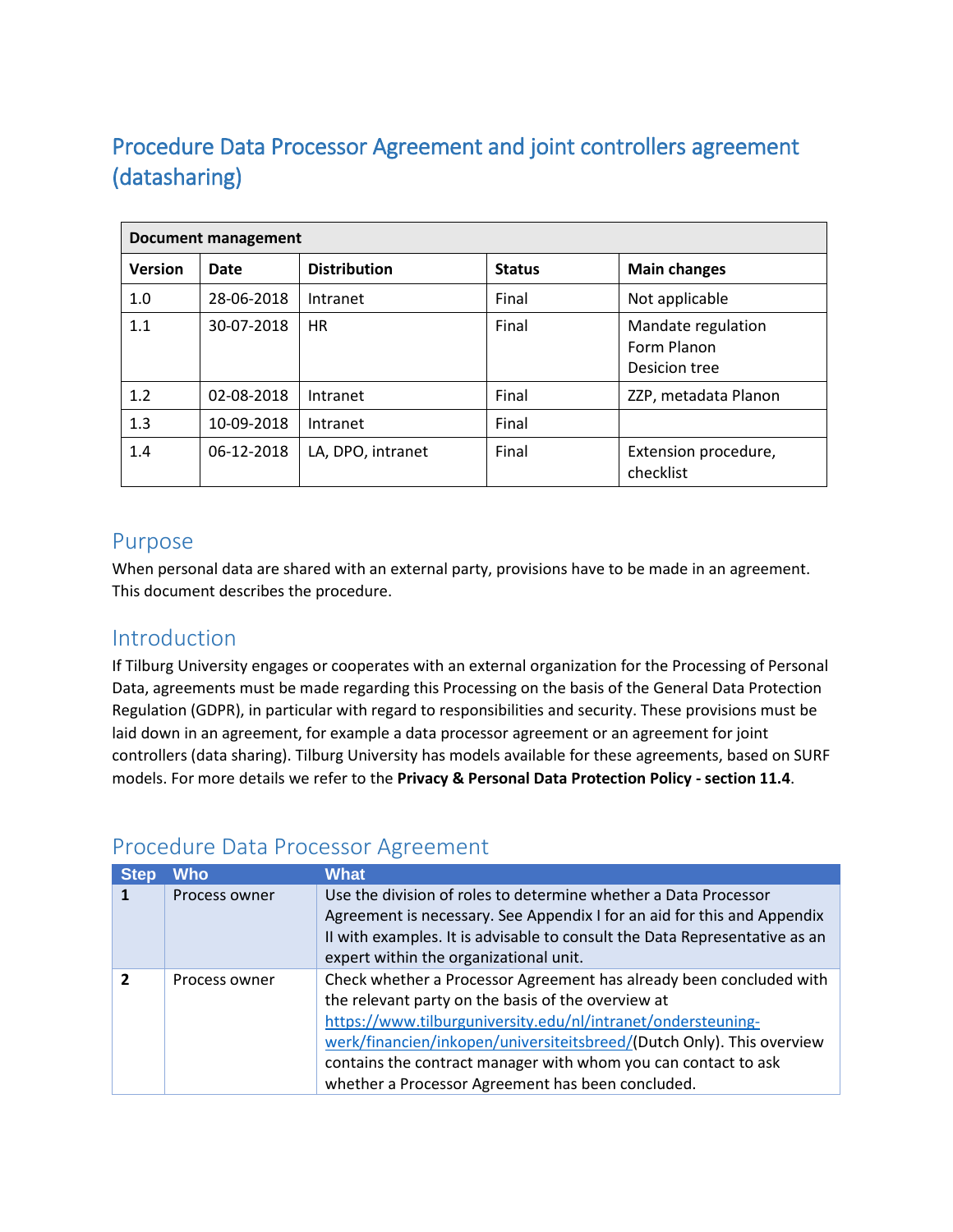| $\overline{\mathbf{3}}$ | Process owner                               | Determine in cooperation with the Information Manager of the school /<br>division or project manager who is involved on behalf of Tilburg<br>University:<br>Who is ultimately responsible (usually school/division director or<br>dean)<br>Who is authorized to sign (power of attorney)<br>Who is contract manager within school / division (owner<br>agreement).<br>Who will carry out contract negotiations?<br>Determine who is authorized to sign an agreement on behalf of the<br>counterparty.                                                                                                                                                                                                                                                                                                                                                                                                                                                                                                                                                                                                                                                                                                                                                                                                                                   |  |
|-------------------------|---------------------------------------------|-----------------------------------------------------------------------------------------------------------------------------------------------------------------------------------------------------------------------------------------------------------------------------------------------------------------------------------------------------------------------------------------------------------------------------------------------------------------------------------------------------------------------------------------------------------------------------------------------------------------------------------------------------------------------------------------------------------------------------------------------------------------------------------------------------------------------------------------------------------------------------------------------------------------------------------------------------------------------------------------------------------------------------------------------------------------------------------------------------------------------------------------------------------------------------------------------------------------------------------------------------------------------------------------------------------------------------------------|--|
| 4                       | Information<br>manager<br>division / school | SurfConext is access with the institution account in a web application<br>If a Surfconext link is realized, the SurfConext administrator of Tilburg<br>University must be informed of the presence of the underlying                                                                                                                                                                                                                                                                                                                                                                                                                                                                                                                                                                                                                                                                                                                                                                                                                                                                                                                                                                                                                                                                                                                    |  |
| 5                       | Process owner                               | agreement and the attributes agreed in it via surfconext@uvt.nl.<br>Use the latest Tilburg University model Data Processor Agreement,<br>available at https://www.tilburguniversity.edu/intranet/support-<br>facilities/legal/legalprotection/privacy/<br>If you can't help deviate from this model (for example by using the<br>model of a large supplier, or substantive modifications of Tilburg model):<br>Prepare an analysis of the deviations with the Data<br>Representative and the Information Manager of the school /<br>division.<br>Use the checklist in appendix III.<br>Still questions? Then you can ask for advice to the Privacy &<br>$\bullet$<br>Security working group (privacysecurity@tilburguniversity.edu)<br>All articles with the exception of the following: Legal<br><b>Affairs</b><br>Article 5: IT Security Officer (which possibly further<br>coordinates internally with the Chief Information<br>Security Officer)<br>Appendix A: Legal Affairs, but first advice is to<br>$\bullet$<br>coordinate with Information Manager<br>Appendix B first part: Information manager LIS<br>Appendix B second part (security requirements): IT<br><b>Security Officer</b><br>The process owner must motivate the responsible director why he<br>deviates from the model agreement and inform the Data Protection |  |

<span id="page-1-0"></span> <sup>1</sup> In case of a deviation from the model agreement, it is possible that Tilburg University undertakes risks. It is important that this is done consiously and that the reason for this is recorded in a motivated way so that this is also clear afterwards.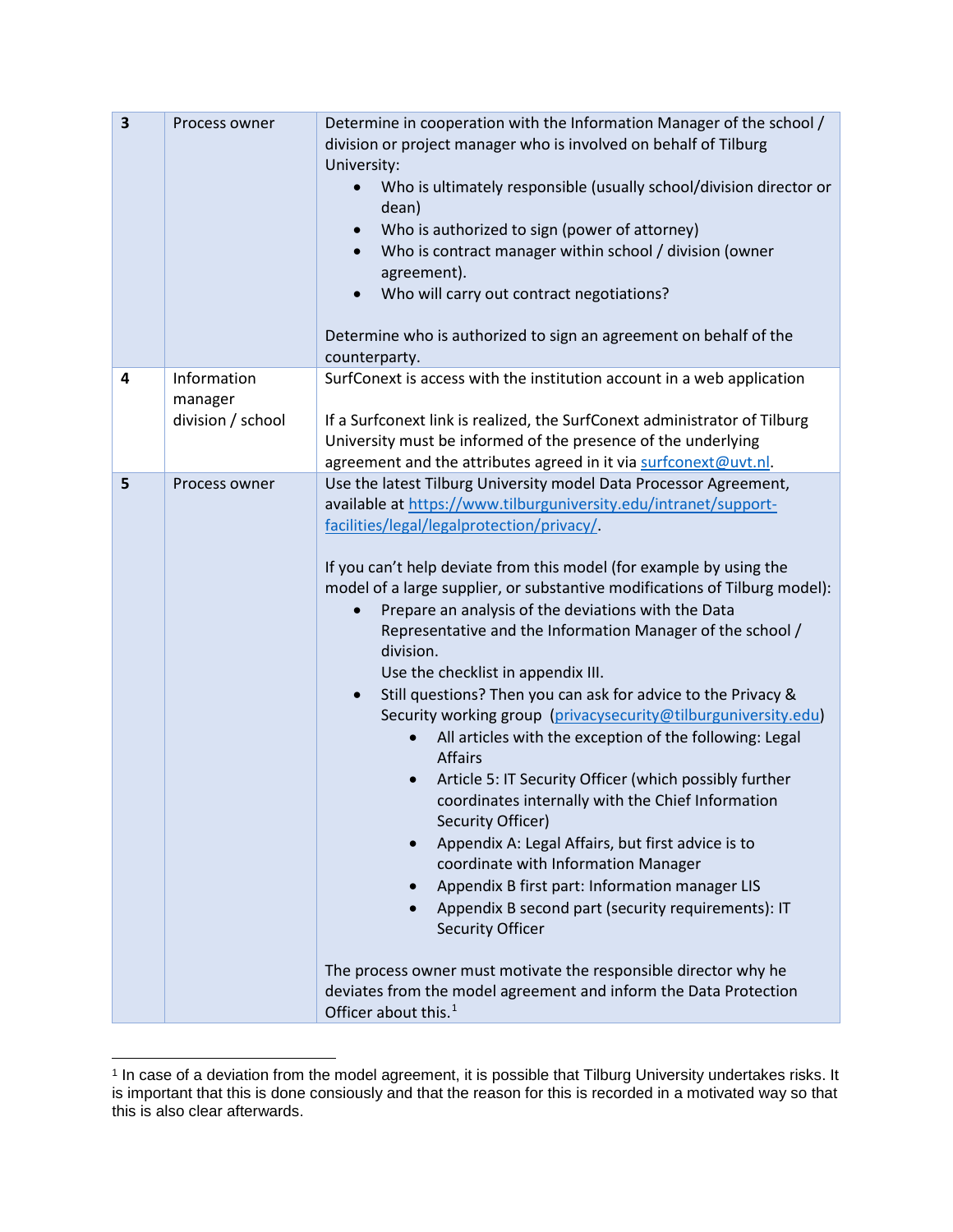| 6 | Process owner | As proof of compliance with the OWASP security standard referred to in<br>Article 5.2 and Appendix B, please contact the IT Security Officer via avg-<br>security-testing@uvt.nl                                                                                                                                                                                             |
|---|---------------|------------------------------------------------------------------------------------------------------------------------------------------------------------------------------------------------------------------------------------------------------------------------------------------------------------------------------------------------------------------------------|
|   | Process owner | Fill in the yellow shaded fields in the agreement and appendixes in<br>collaboration with the Processor. The Information Manager can help<br>with completing Appendix A and/or the Data Representative from the<br>School or Division can be consulted. See also<br>https://www.tilburguniversity.edu/intranet/support-<br>facilities/legal/legalprotection/privacy/contact/ |
| 8 | Process owner | Have the Data Processor Agreement signed by the authorized<br>representatives                                                                                                                                                                                                                                                                                                |
| 9 | Process owner | Archive the Data Processor Agreement together with the main<br>agreement and metadata in the central contract database Planon. See<br>https://tiu-prod.planoncloud.com/case/FW/SR 030.                                                                                                                                                                                       |

# Procedure with multiple controllers

The procedure described above also applies to the situation where there is a data exchange between two controllers. There are two possible situations. For the situation of jointly responsible controllers you may use the available joint controllers agreement (data sharing) or you can make provisions in the main agreement. For the situation of two independent controllers, provisions can be made in the main agreement (e.g. provisions on purpose, content and security of the data exchange).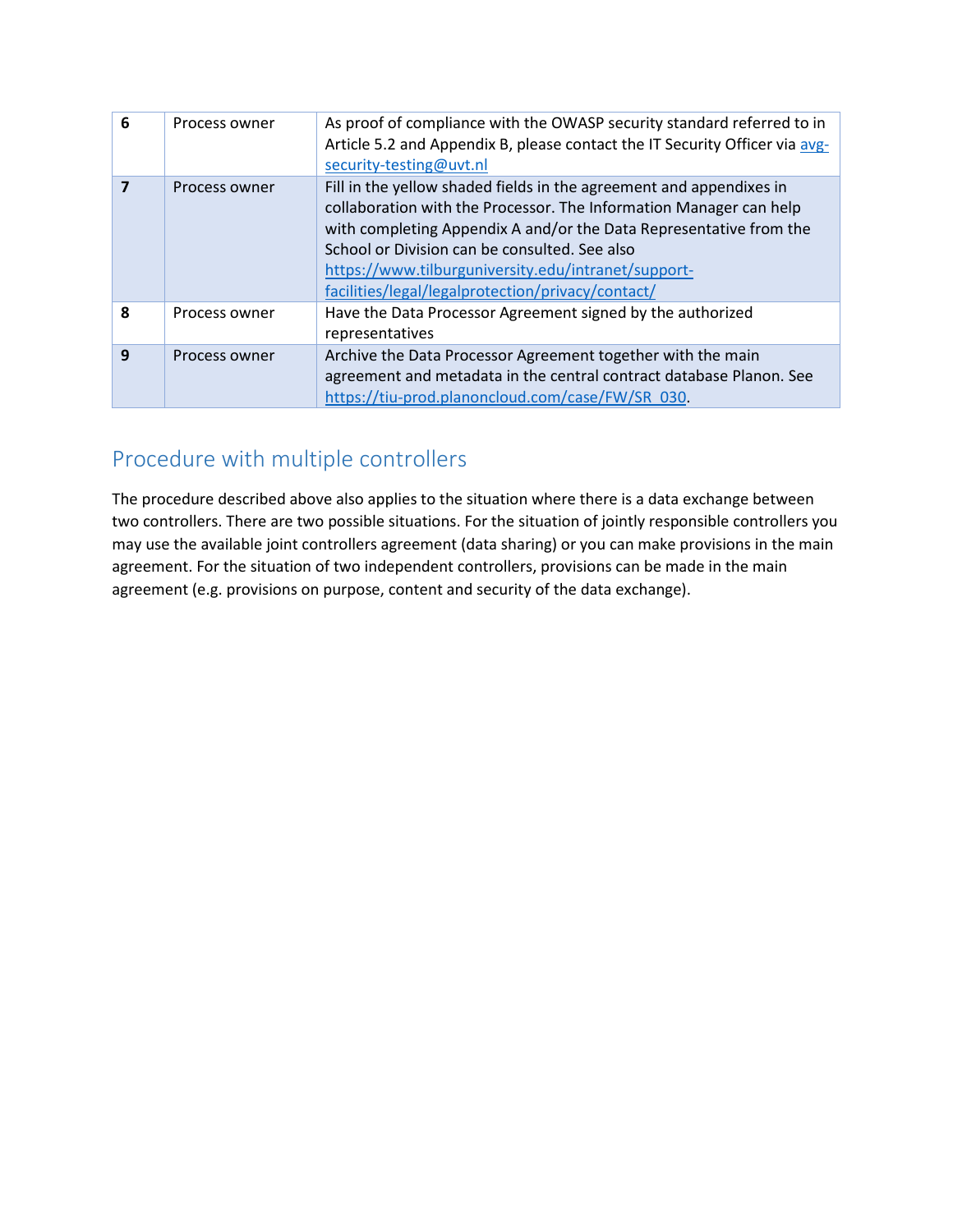## Annex I: Determine role division

An external party is a Processor if Tilburg University determines the purpose (and means) of the data processing performed by that external party.

It is also possible that Tilburg University is a Processor for an external party. In both cases, Tilburg University must conclude a Data Processor Agreement. In addition, there is the situation where there is a data exchange between two controllers. What type of agreement must be concluded depends on the roles of the parties (processor, jointly or independently responsible).



The flow chart below helps you determine the roles.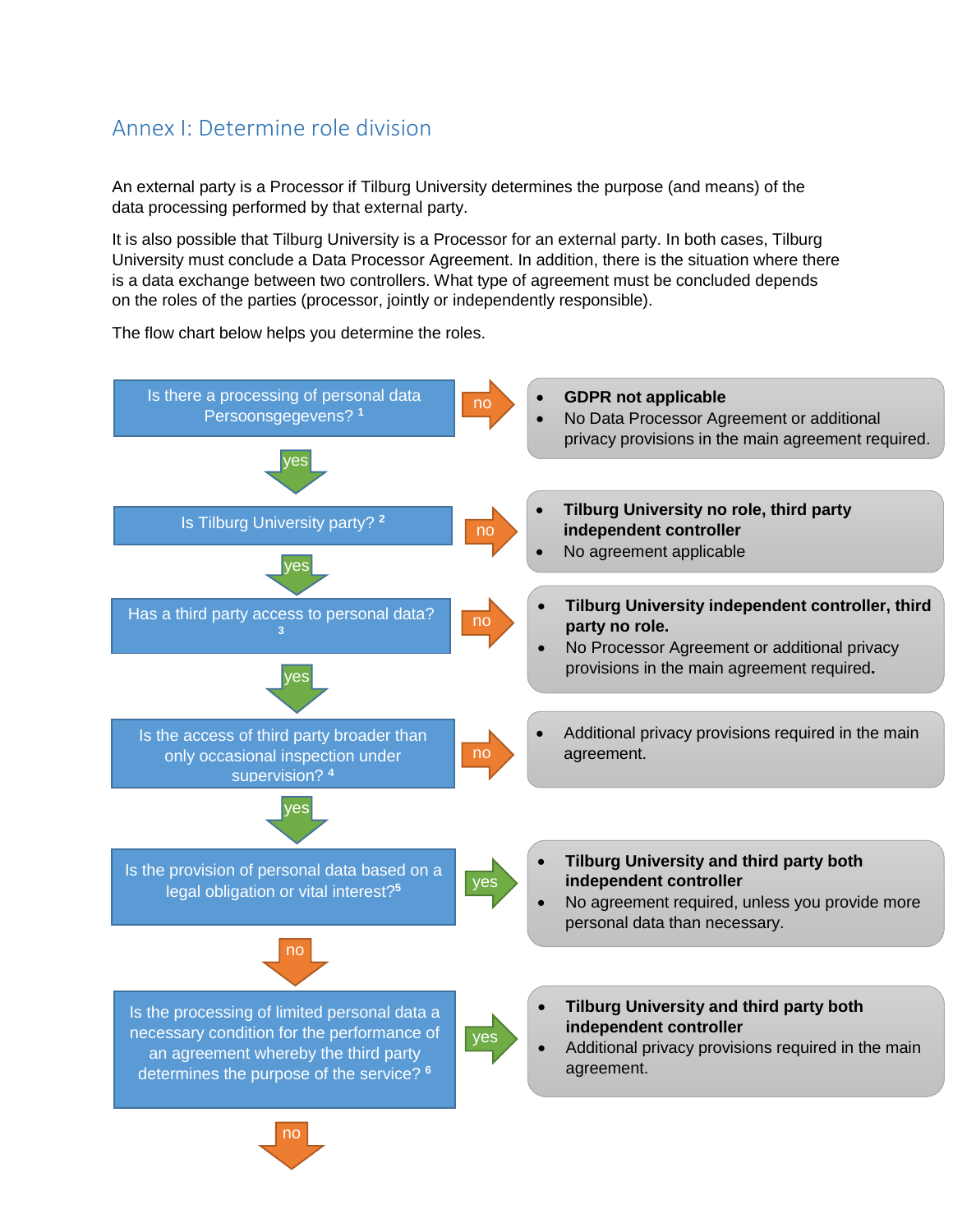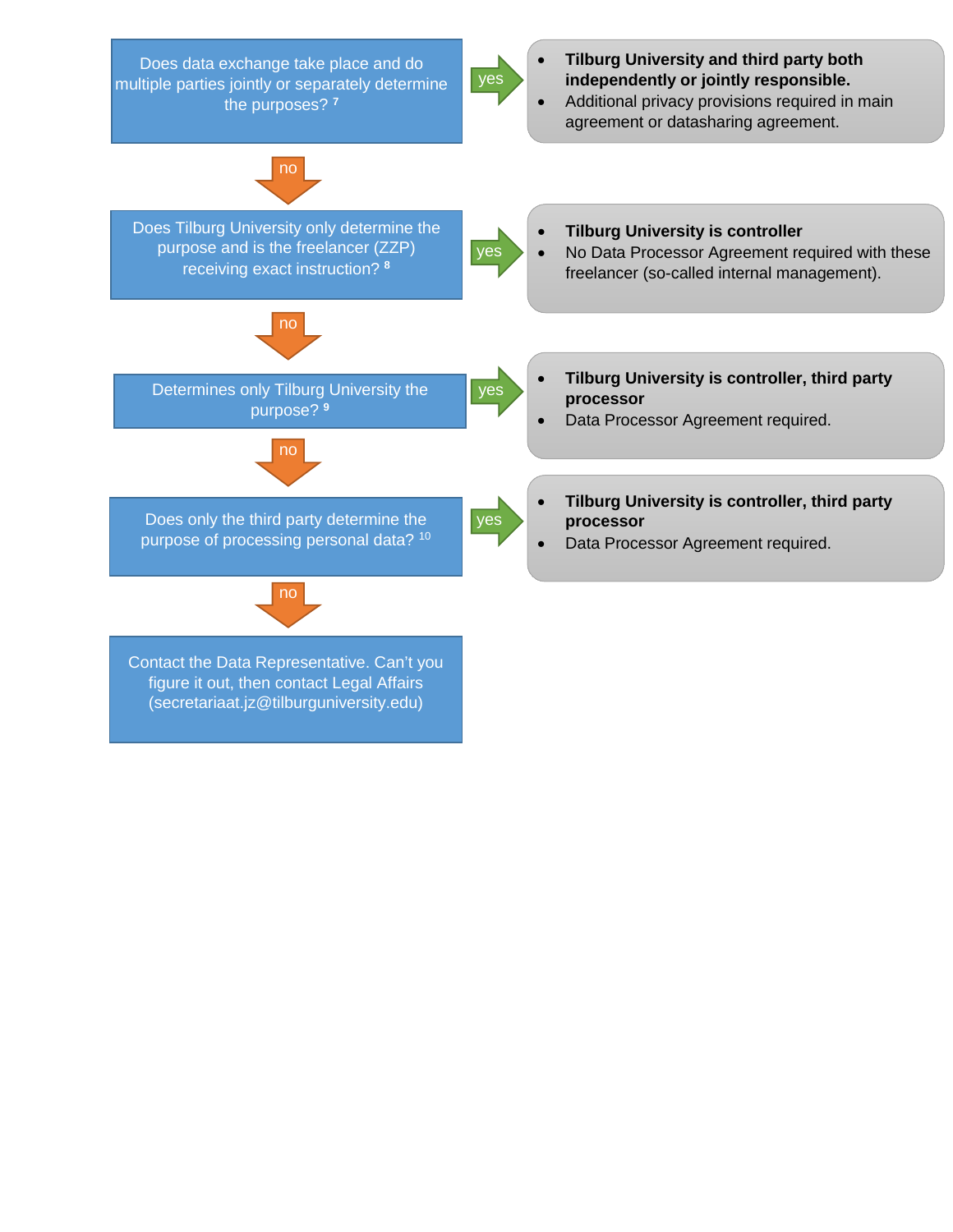- **1** This should be interpreted broadly: Tilburg University provides personal data, the person involved (e.g. student, employee, respondent) creates its own login account, the person involved / third party enriches the data collection. If only a general authorization is passed on via a Tilburg University authentication method (e.g. SSO / AD / SurfConext), there is no processing of personal data with the third party. At the moment more attributes are passed on (e.g. user name, email address) there is processing of personal data.
- **2** This is the case if an underlying agreement, or if Tilburg University prescribes the application / service or does not provide advice without any obligation ('binding advice'). Non-binding advice: reference to an online survey of a third party. Binding advice: as a student / employee you can use this application to set up surveys or to process datasets where the setting of the surveys or the processing of datasets is part of an assignment, paper, thesis or research.
- **3** Example: Tilburg University hosts the application itself and the third party does not provide incidental or structural management where they have access to non-anonymised data.
- **4** If a third party performs incidental management in a database / application under the supervision of Tilburg University and (possibly) has access to personal data, an agreement will always be based on it (for example an agreement that relates to the delivery of an application). Agreements on the processing of personal data (including incidental inspection) should then have been made in that agreement.
- **5** Legal obligations are explicitly described in legislation. Examples are claims of the Public Prosecutor (126nd paragraph 1 of the Dutch Code of Civil Procedure), IND, DUO, Tax Authorities, NVAO (WHW accreditation). Example Vital interest is providing medical data victim to ambulance service.
- **6** Example is to provide the name and address of employees to third parties for the delivery of goods (florist, deliverer Christmas packages) or a self-employed (freelancer, ZZP) without receiving instructions and where the primary order does not concern the processing of personal data.
- **7** For example in joint research projects.
- **8** Tilburg University allows the processing of personal data by a self-employed (freelancer, ZZP) that works under the instruction of Tilburg University with feedback of enriched personal data.
- **9** Tilburg University outsources the processing of personal data to a third party and the third party may only process the personal data on behalf of Tilburg University. They may not use the personal data for purposes not agreed in the Data Processor agreement. For example the outsourcing of the payroll administration, the hosting of applications or the primary processing of personal data.
- **10** Tilburg University takes care of the processing of personal data for another organization, for example hosting of third-party applications, providing network facilities, account management for affiliated institutions such as TIAS

If you have questions about role division, contact your Data Representative. Can't you figure it out, then contact Legal Affairs [\(secretariaat.jz@tilburguniversity.edu\)](mailto:secretariaat.jz@tilburguniversity.edu).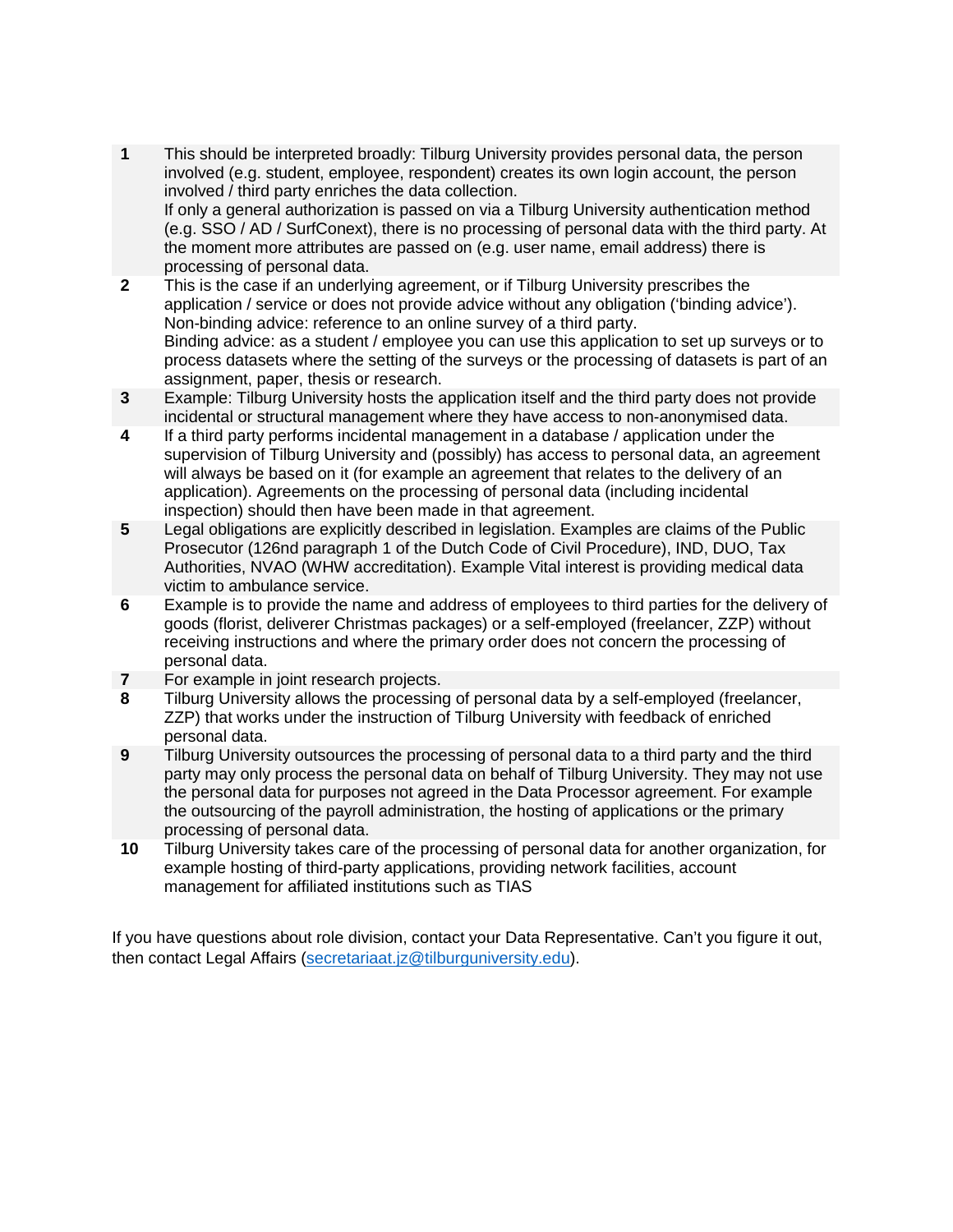# Annex II: Examples

| <b>Cloud solution where Tilburg University is</b><br>the Data Controller and the third party is the<br>Data Processor.                                                                                                                                                                                                                                                                                           | <b>Cloud solution / service where Tilburg</b><br>University and the third part are both<br>independent Data Controller.                                                                                                                                                                                     |
|------------------------------------------------------------------------------------------------------------------------------------------------------------------------------------------------------------------------------------------------------------------------------------------------------------------------------------------------------------------------------------------------------------------|-------------------------------------------------------------------------------------------------------------------------------------------------------------------------------------------------------------------------------------------------------------------------------------------------------------|
| Tilburg University uses the SAP application for<br>the salary administration of its staff.<br>An external organization takes care of hosting<br>(cloud), application management and content<br>processing (functional management).                                                                                                                                                                               | Tilburg University uses an online application<br>and provides a technical interface for<br>authentication (eg Active Directory, Single Sign<br>On, SurfConext). The application only receives<br>the authorization and does not process<br>personal data in the application.                                |
| Tilburg University uses Office365 and provides<br>a technical interface for authentication (eg<br>Active Directory, Single Sign On, SurfConext). It<br>is very likely that this environment will be used<br>by students / staff to place files with additional<br>personal details. Microsoft monitors the integrity<br>of the files through an automated process and<br>will attempt to repair defective files. | Tilburg University outsources the ordering and<br>sending of Christmas parcels to an external<br>organization and provides a list of names and<br>addresses. The external organization<br>determines its own purpose and means with its<br>services, the contact details are necessary for<br>the shipment. |
| On premise solution where Tilburg<br>University is the Data Controller and the<br>third party is the Data Processor.                                                                                                                                                                                                                                                                                             | On premise solution where Tilburg<br>University is the Data Controller and the<br>third party is not a Data Processor.                                                                                                                                                                                      |
| Tilburg University itself hosts an application on<br>the campus where personal data are<br>processed, the external organization has<br>structural access to this application as they<br>provide the application management.                                                                                                                                                                                      | Tilburg University itself hosts an application on<br>the campus in which personal data are<br>processed, the external organization does not<br>have access to this application, but does<br>implement application management in a test<br>environment with fictitious or anonymised data.                   |
|                                                                                                                                                                                                                                                                                                                                                                                                                  | Tilburg University itself hosts an application on<br>the campus where personal data are<br>processed, the external organization has<br>occasional access when, under the supervision<br>of our own IT department, it solves or advises<br>on problems in organizational issues                              |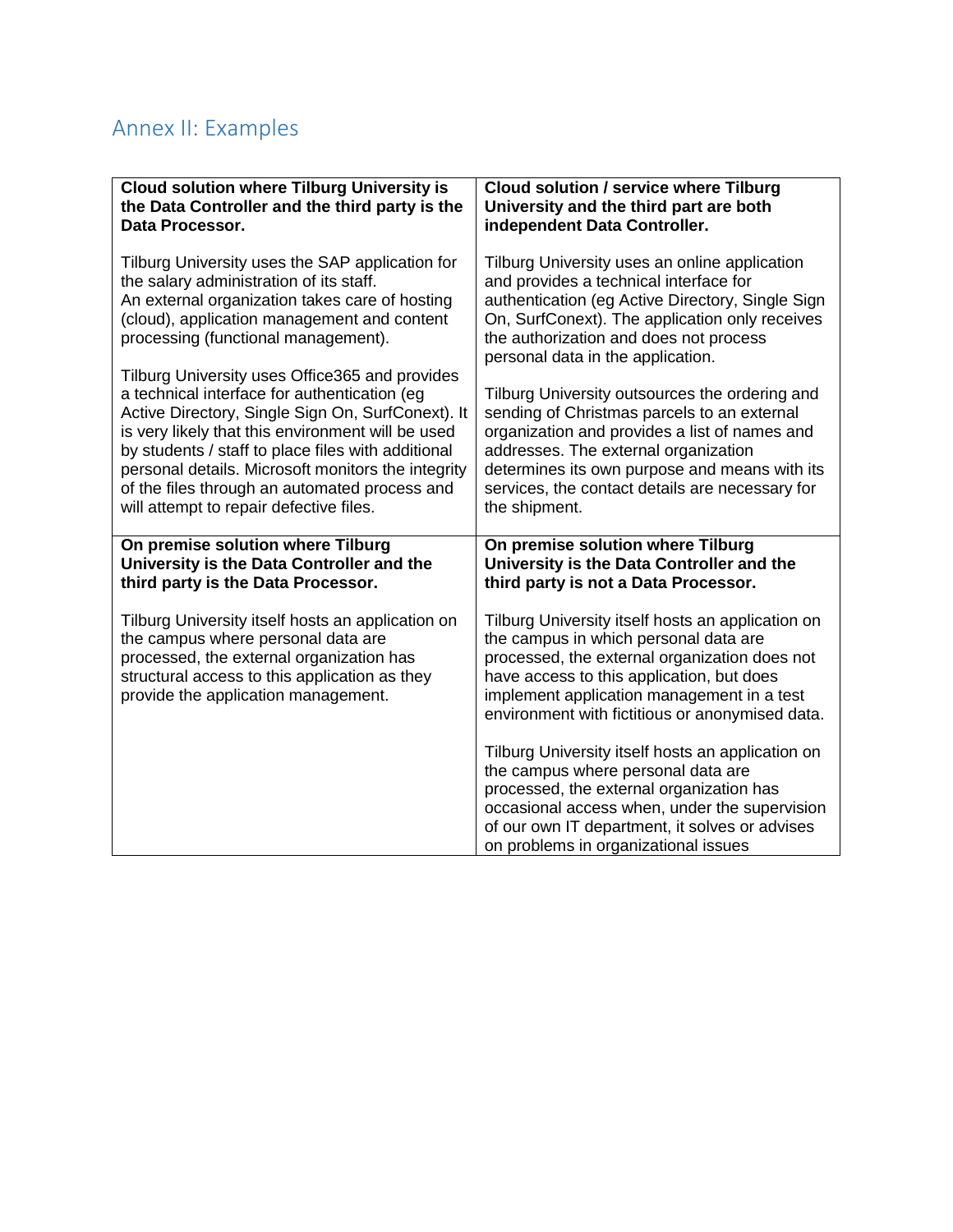# Annex III: Checklist model DPA third party

#### **What must a processor agreement meet?**

On the basis of art. 28.3 GDPR the data processor agreement must specify the subject and duration of the processing, the nature and purpose of the processing, the type of personal data processed, the categories of data subjects and the rights and obligations of the controller. Below an overview of the checkpoints.

#### **CHECKLIST**

**1. General**

- $\Box$  All usual contract information is included and completed, in particular check:
	- o Name and business address of the parties;
	- o Clear distinguishment which party is controller and which party processor;
	- o Name of the authorized representatives;
	- o Contact persons;
	- o Establishment, duration, modification and termination of the agreement.

#### **2. Relationship with main agreement**

- $\Box$  The document shows that it concerns a processing agreement.
- $\Box$  The processor agreement refers to the main agreement.
- $\Box$  The duration of the processor contract matches the duration of the agreement.
- $\Box$  The (processor's) agreement shows that in case of contradictions between the processor's agreement, any general terms and conditions and the agreement, the provisions of the processor's agreement regarding the processing take precedence.

#### **3. Relationship between controller and processor**

- $\Box$  The agreement explicitly states that the controller has control over the purpose and means of processing the personal data.
- $\Box$  It has been established which categories of personal data are being exchanged.
- $\Box$  It has been established that the processor processes the personal data exclusively on the basis of written instructions from the controller.
- $\Box$  It has been established that the processor must immediately inform the controller if, in his opinion, an instruction violates the AVG or other applicable legislation.
- $\Box$  It has been established that the persons authorized to process the personal data have a (contractual or legal) duty of confidentiality.
- $\Box$  It has been established that the processor does not process data for purposes other than those specified in this agreement or may provide data to third parties without permission.
- $\Box$  It has been established that the processor, if he is legally obliged to provide data, reports to the controller beforehand, unless this legislation prohibits this notification.
- $\Box$  It has been established that the processor supports the controller in the implementation of his legal obligations (including rights of the data subject, security, infringements, reports, data protection impact assessment).
- $\Box$  It has been established that the processor ensures that it is possible for the controller to guarantee the rights of data subjects through the system .
- $\Box$  It has been established that the processing provides all the information that is necessary to fulfill the requirements set out in art. 28 AVG's obligations and to make audits, including inspections, by the controller or an inspector authorized by the controller and contributing to it.
- $\Box$  It has been established that the processor may not process the data outside the EEA unless: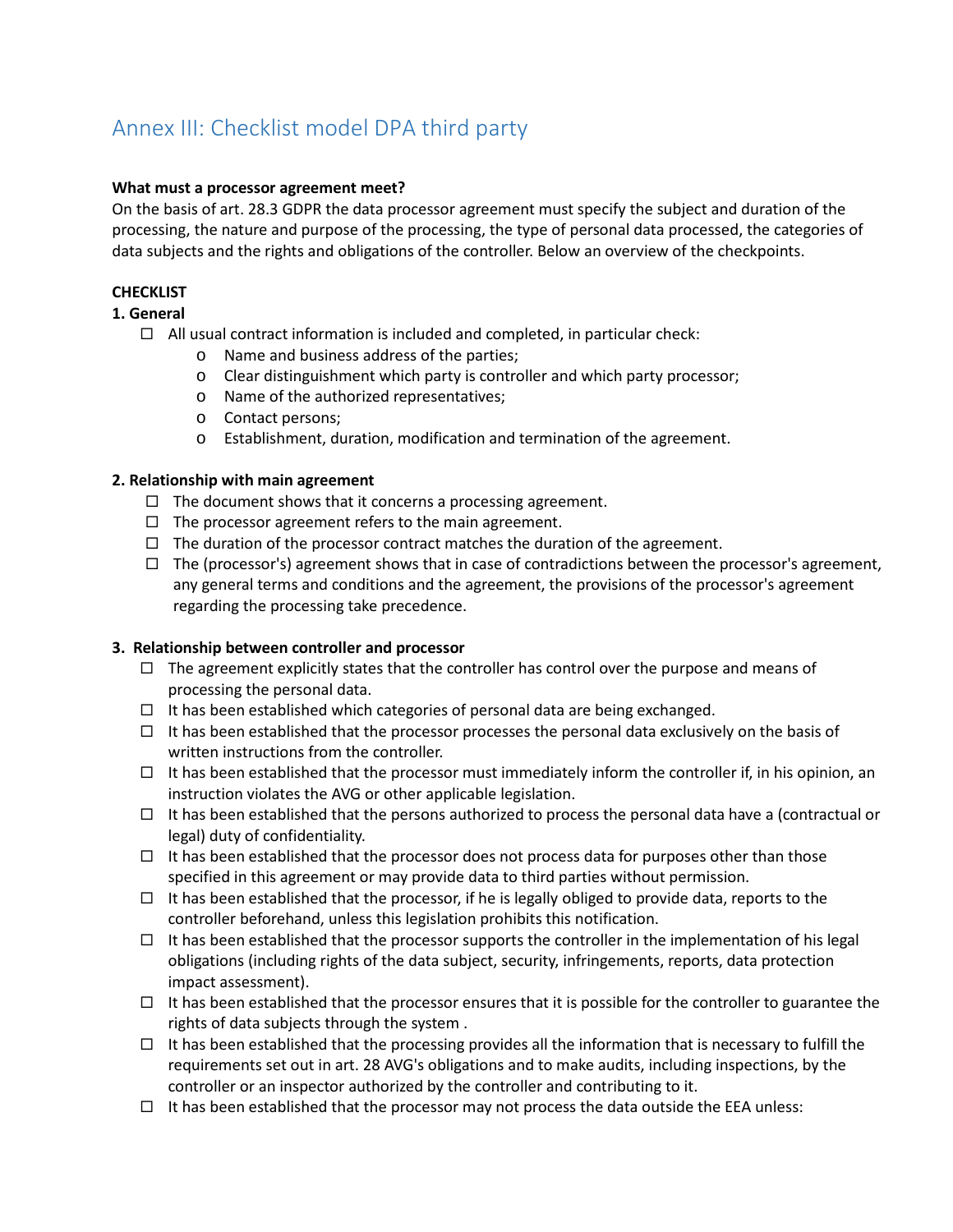- $\circ$  An adequacy decision in accordance with art. 45 paragraph 3 of the GDPR was taken with regard to the third country or international organization concerned, or
- o Appropriate guarantees in accordance with art. 46 AVG are made, including regulations as referred to in art. 47 GDPR, with regard to the third country or the international organization concerned, or
- $\circ$  To one of the specific conditions in art. 49 paragraph 1 GDPR is satisfied with regard to the third country or the international organization concerned.

#### **4. Processor-subprocessors**

- $\Box$  It has been established that processor does not engage third parties/subprocessors for processing unless the data controller has agreed to this in writing.<sup>[2](#page-8-0)</sup>
- $\Box$  It has been established that when the controller is in agreement with the use of third parties, the processor then enters into a subprocessing agreement with these sub- processors, which minimally incorporates the provisions of the processor agreement between the controller and the processor.
- $\Box$  It is recommended (not compulsory) to record that if subprocessors do not fulfill these obligations, the processor remains fully liable for any resulting damage.

#### **5. Security / data breaches / ( security ) incidents**

- $\Box$  The data processor agreement and/or annex(es) determine(s) that the processor provides adequate guarantees in accordance with GDPR with regard to the application of appropriate technical measures and organizational measures (security requirements based on an approved risk analysis / connection of the code of conduct / certification), so that the processing complies with the GDPR's requirements and the protection of the rights of the data subject can be guaranteed.
- $\Box$  It has been established that the processor periodically reports about security and points of attention in it, or at least makes all information available to the controller.
- $\Box$  It has been established that the processor cooperates on checks on these processing operations.
- $\Box$  It has been established that the processor improves the security on the instructions of the controller.
- $\Box$  It has been established that the processor is obliged to report security incidents immediately and to comply with retention periods in accordance with applicable laws and specified regulations (including confidentiality, security requirements).
- $\Box$  It has been established that in the event of an incident, the processor immediately takes adequate measures to end / stop the incident and to limit the consequences of the incident and prevent repetition.
- $\Box$  It has been established that in the event of an incident, the processor immediately informs the contact person of the controller and keeps it informed of developments.
- $\Box$  It has been established that processor is liable for penalties and damages caused by breach of contract processors, GDPR or other applicable law.
- $\Box$  It has been established that the processor indemnifies the controller for fines and damages caused by noncompliance with the processor agreement, GDPR or other applicable legislation.

#### **6. Duration of this agreement**:

 $\Box$  It has been established that certain obligations will continue to apply after the end of the agreement (this concerns obligations that by their nature are intended to continue to apply even after the expiration of the agreement, such as confidentiality);

<span id="page-8-0"></span><sup>&</sup>lt;sup>2</sup> If no specific written permission is requested, but general prior permission is required, it must be stipulated that the processor informs the controller in a timely manner when he engages a third party, that the controller can object to this and that he can give (additional) conditions for this deployment. It is preferable to define 'timely' or to set a deadline.